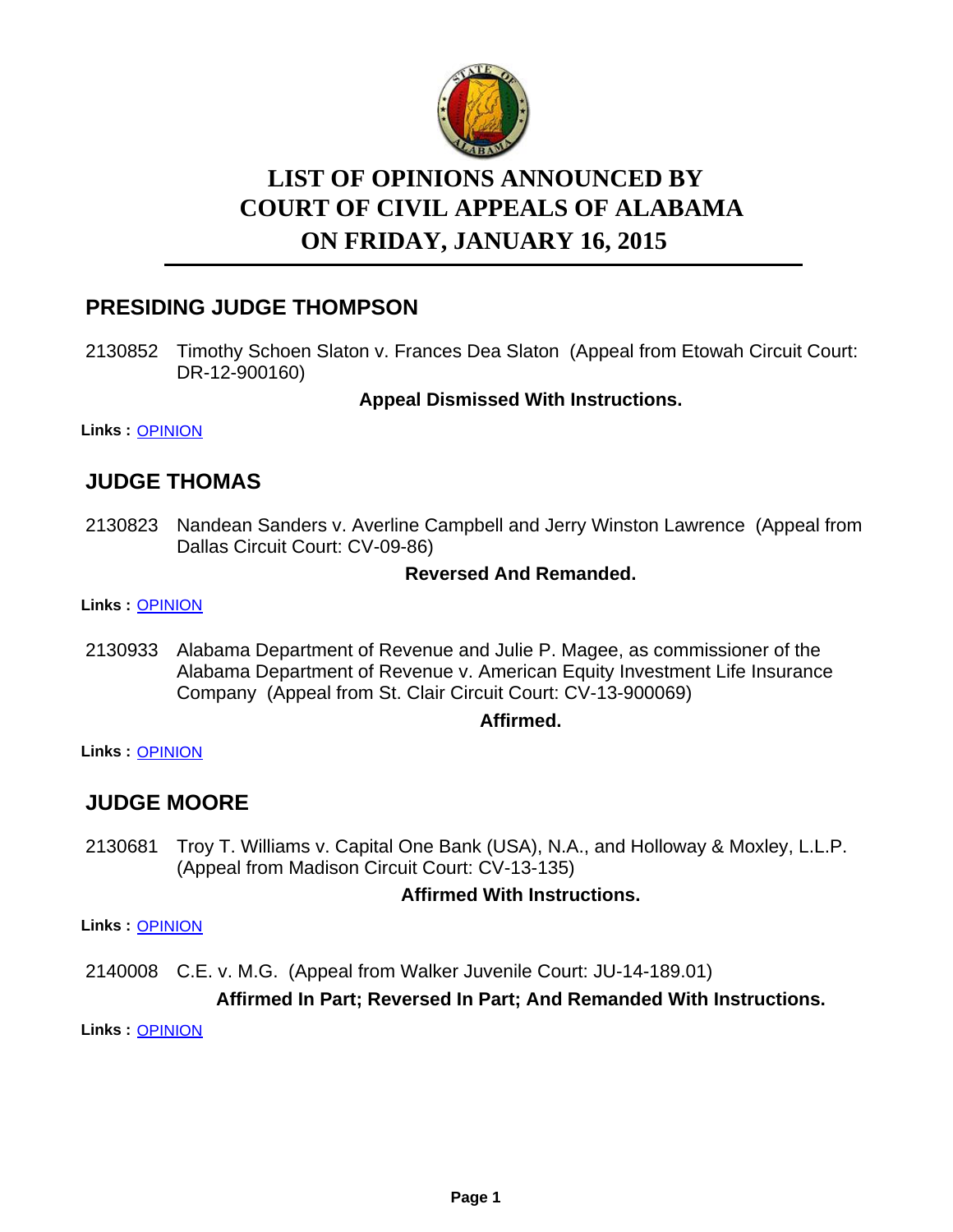2140100 B.C. and T.C. v. Cullman County Department of Human Resources (Appeal from Cullman Juvenile Court: JU-12-343.06)

# **Reversed And Remanded.**

#### **Links :** [OPINION](https://acis.alabama.gov/displaydocs.cfm?no=632714&event=49D0JT9I2)

2100920 Johnnie Mae Alexander Green et al. v. E'Stella Alexander Webb Cottrell (Appeal from Elmore Circuit Court: CV-03-321) *(Consolidated with 2101086.)*

### **Affirmed On Remand From The Alabama Supreme Court.**

#### **Links :** [OPINION](https://acis.alabama.gov/displaydocs.cfm?no=632705&event=49D0JT66F)

2101086 Frank Stokes, Jr. v. E'Stella Alexander Webb Cottrell et al. (Appeal from Elmore Circuit Court: CV-03-321) *(Consolidated with 2100920.)*

# **Affirmed On Remand From The Alabama Supreme Court.**

**Links :** [OPINION](https://acis.alabama.gov/displaydocs.cfm?no=632705&event=49D0JT66F)

# **JUDGE DONALDSON**

2130668 I.B. v. T.N. and C.N. (Appeal from Elmore Probate Court: A2013-62) **Reversed And Remanded With Instructions.**

**Links :** [OPINION](https://acis.alabama.gov/displaydocs.cfm?no=632708&event=49D0JT7ZW)

# **PER CURIAM**

2120534 C.C. v. L.J. (Appeal from Limestone Juvenile Court: JU-12-154.01)

### **Reversed And Remanded On Remand From The Alabama Supreme Court.**

**Links :** [OPINION](https://acis.alabama.gov/displaydocs.cfm?no=632706&event=49D0JT7M1)

2140184 Gregory James Eddins v. State of Alabama (Appeal from Jefferson Circuit Court: CC-14-2167.60)

### **Reversed And Remanded.**

**Links :** [OPINION](https://acis.alabama.gov/displaydocs.cfm?no=632715&event=49D0JT9O4)